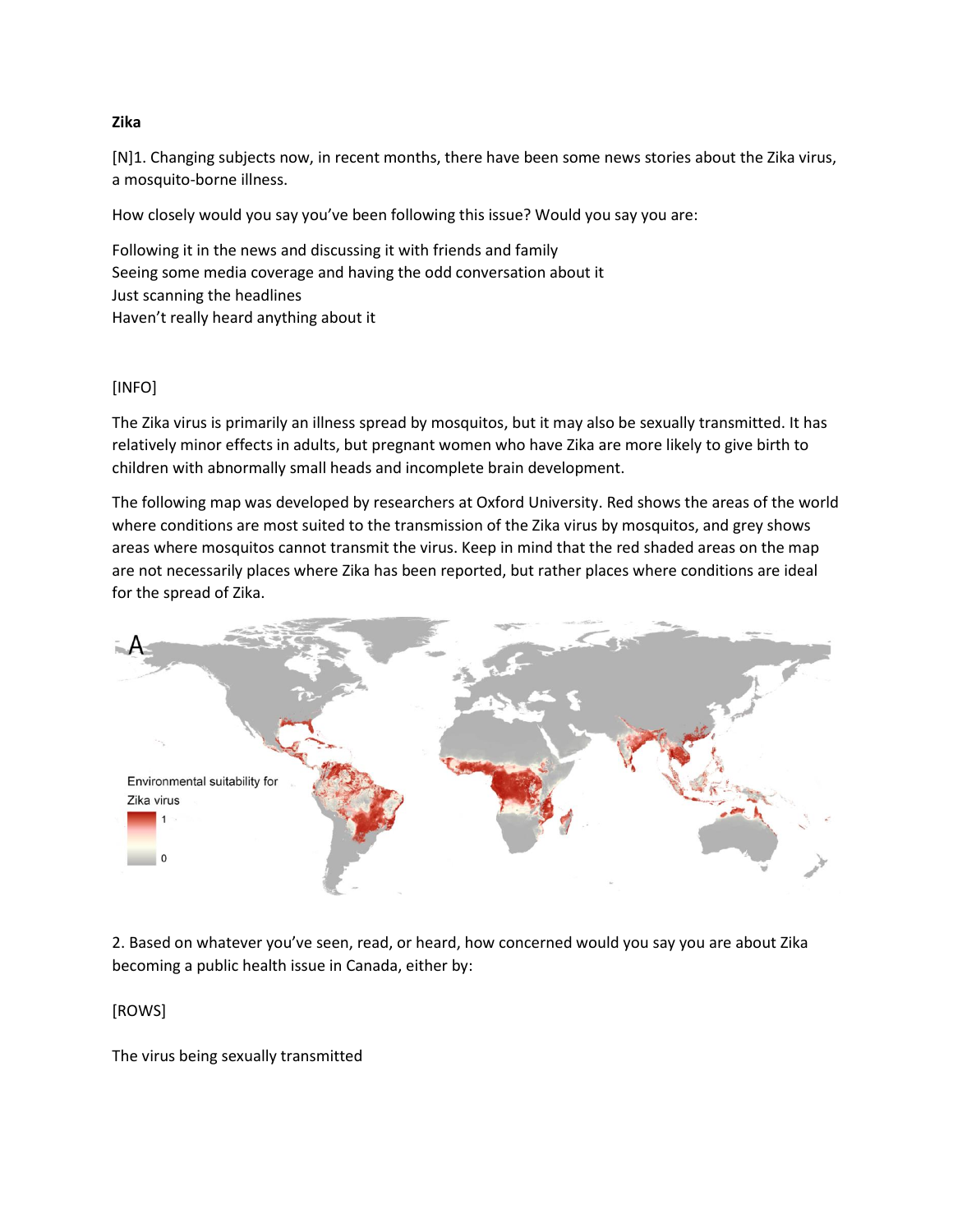The virus being brought to this country as a result of Canadians travelling to Zika affected regions and becoming infected

[COLUMNS] Not at all concerned Not that concerned Moderately concerned Very concerned

3. Brazil has been one of the countries most affected by Zika to date and it will also be hosting the 2016 Summer Olympics this August. How concerned are you about:

The health of Canadian Olympic team travelling to Rio People who go to the Olympics bringing the Zika virus back to their home country

Not at all concerned Not that concerned Moderately concerned Very concerned

4. Looking at the Zika virus map again:

[SHOW MAP AGAIN] Have you or anyone in your household traveled to any of the areas highlighted on the map in the last five years?

Yes, I have Yes, someone else in my household has No, no one in my household has been to any of these areas

5. Assuming for a moment that you had plans to visit ones of these places later this year, based on whatever you've seen or heard about this and on how you feel right now, would you:

Cancel your travel plans to that area because of the Zika virus Reconsider but not rule it out Stick with your travel plans and still visit that region

6. Finally just for our statistical analysis, how likely are you (or your spouse/partner, if applicable) to become pregnant in the next few years? Would you say this is:

Very likely Somewhat likely